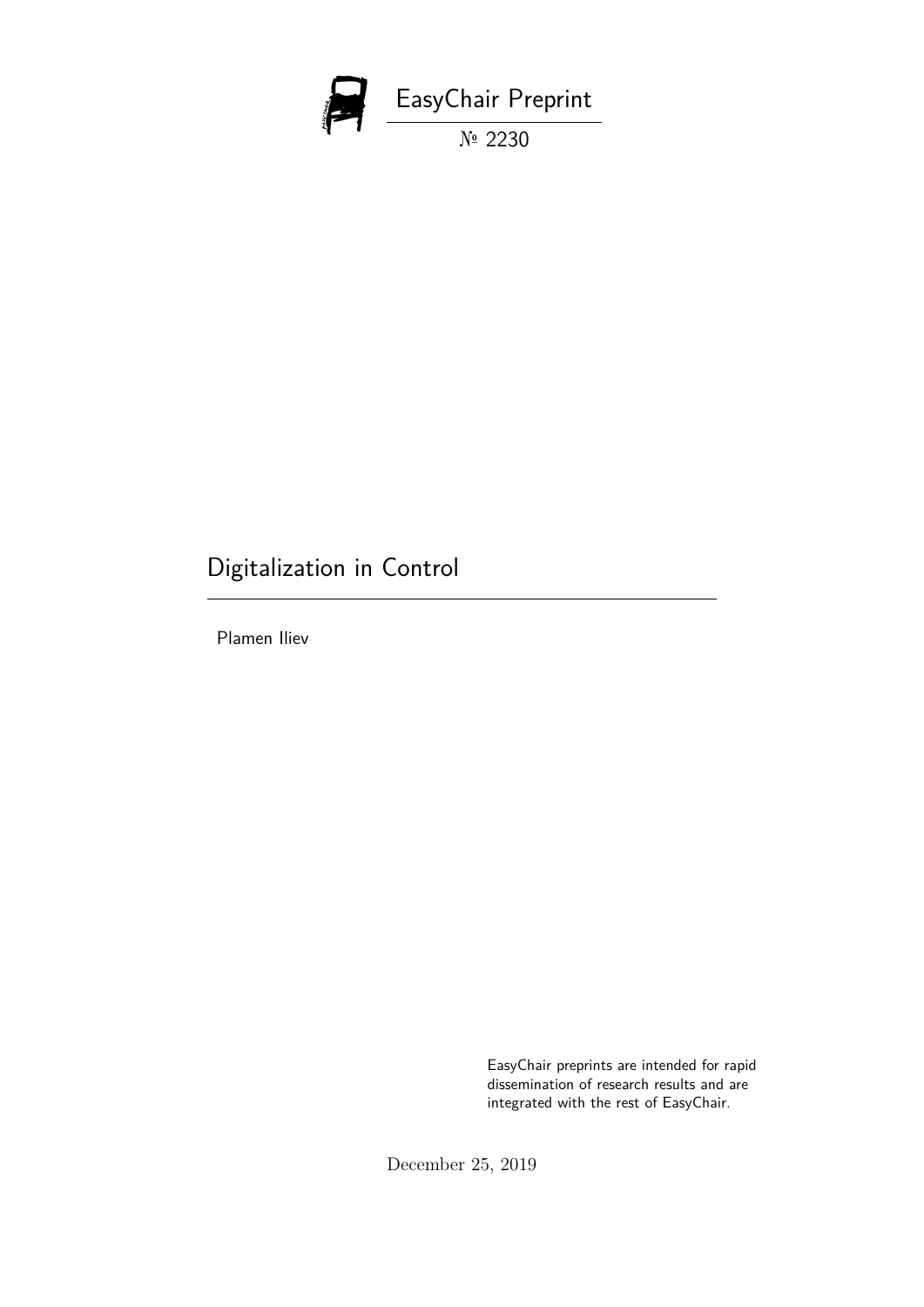## **Digitalization in Control**

Chief Assistant Plamen Iliev,  $PhD<sup>1</sup>$ 

<sup>1</sup> New Bulgarian University; Sofia, Bulgaria;  $kaviplas@abv.bg$ 

**Summary:** The development of the economy, business and market globally requires an increasing investment in digitalization, the business of complex processes. Despite the emergence of Eastern European countries, in the future, they need to innovate in digitalization in order to increase the efficiency of business operations, profits, increase productivity and open up new markets. All of this has to do with controlling and auditing the business. The relentless transformational impact of IT redefines the very figure of IT auditing, forcing auditors to rethink established practices, process and calibrate their functions in the digital age. Technological advances are inherent in digitalisation and will undoubtedly change the internal audit, audit of the Court of Auditors, tax control and etc.

**Key words:** control, audit, business, digitalization, economy.

### **1. Introduction**

 $\overline{a}$ 

There are sufficient definitions of the nature of the control by different authors, where it is mostly regarded as a function of government and most often in the state, such as feedback in the management system, etc.

Control as a function of management must also be seen as a public attitude, which leads to the validation of publicly accepted norms and rules of conduct, to an impact on the behavior of individuals.

The society, passing through certain stages of its development, also creates different structures and management organization. Thus, managerial functions in dynamics express the ability of individual structures to manage and manage. Individual organizations or structures / systems / performing management functions should define development goals, ways to achieve and organize them, and exercise control.

Control as a management function is manifested through five elements. These elements are: setting the development parameters and assessing the behavior of the system; predicting expected status; measurement of the actual status; a comparison between the first three elements and a deviation analysis; preparation of a corrugating program, which also implies feedback in the management system. (Dinev -Control and Regulation in Social Management-2015).

The differentiation and grouping of close or equal control functions differentiates the **different types of controls**.

Depending on where the control function belongs, we have state and public, according to the place of the object and the subject is external and internal, according to the management function is independent, remote, according to the objects of control is material and documentary, as well as newer as diagnostic and prognostic control:

- internal control - it is determined by the site of the subject and the subject of control and is when they are in the same system or in close proximity. It is characteristic of the management of an organization or system, being directly dependent on ownership, i. controls the owner. Such is the internal control of the Financial Management and Control Act in the Public Sector /FMCAPS/, the internal audit of the Public Internal Audit Act /PIAA/, the control exercised by the chief accountant and other controls within the organization itself;

- In external control, the subject and subject are in different systems and somewhere determines the hierarchy in the management. External control is primarily state-owned (exercised by state bodies) and is carried out by legally established institutions such as State Financial Inspection Agency /SFIA/, National Revenue Agency /NRA/, the Customs Agency, the Public Sector Audit Office, and so on.

On the basis of what has been said, it is clear that we are talking about controlling all or about FINANCIAL CONTROL, ie control over the activities, processes and operations in relation to the realization of revenues and the expenditures of money, which is done on value monetary parameters. But as a control over the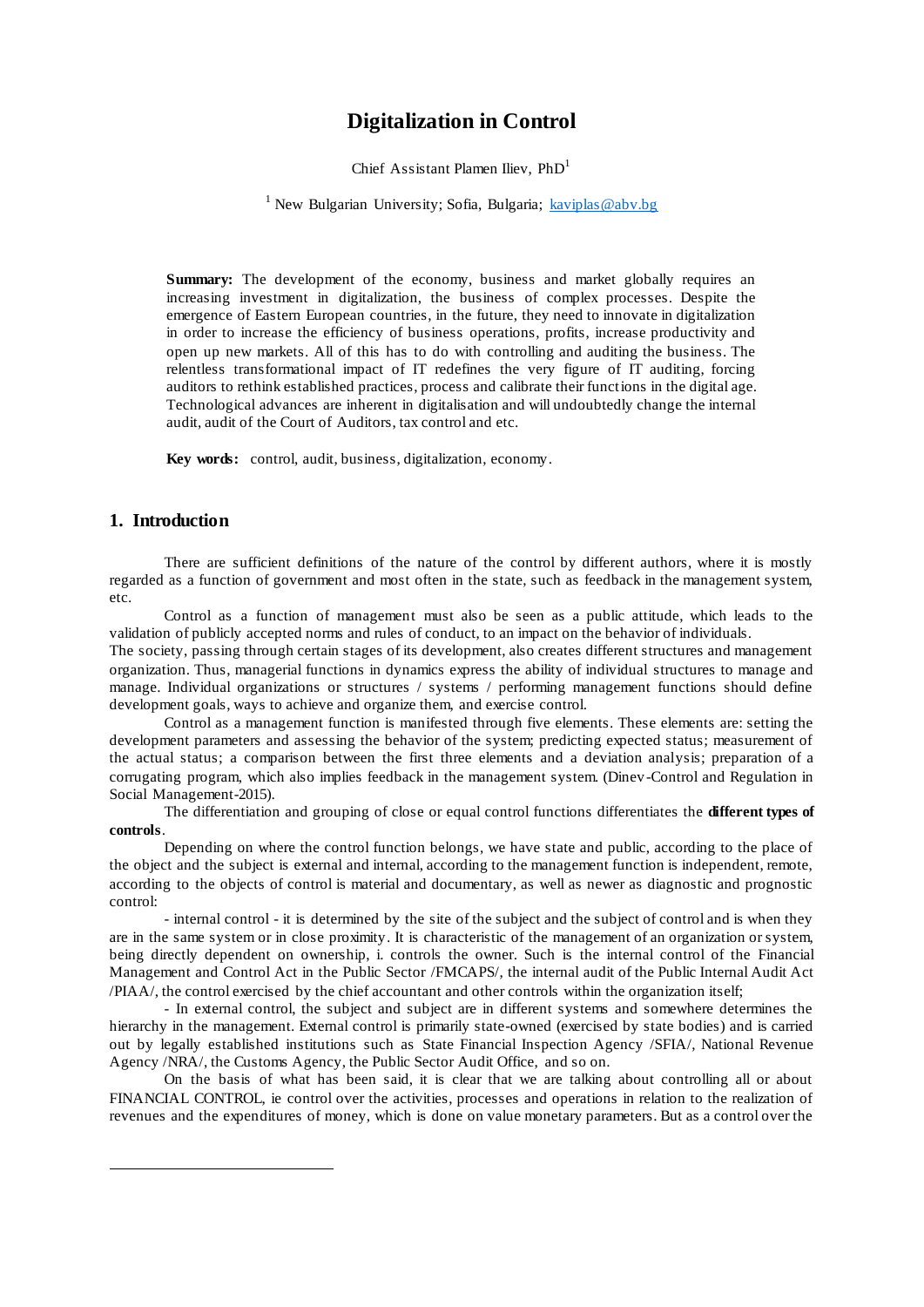activities, processes and operations that determine them, it controls both value and tangible and intangible parameters.

In the real and public sector Financial control is of major importance for budget control, customs control, financial supervision, and so on. The financial control at the organization level is led by internal control, internal audit, independent financial audit, etc.

In he last 10-20 years there has been phenomenal development of the Internet and smart phone applications that have changed almost every aspect of our everyday life. We changed the way we book the trip, do our banking, watch TV, keep in touch with our friends, and so on. Drastic changes in the consumer market have not yet fully reached the business market. The digitization of industry has been going on since the 1970s when microprocessor controllers and distributed management systems were introduced for the first time. At the same time, the use of information technology (IT) in general and the Internet in particular has increased especially in the 1990s but has so far been separated from the control room through a firewall and the data flow is mostly unidirectional. What is now commonly called "digitization" can also be called a second digital revolution. This will lead to a much closer integration of operational technology and IT.

Consequently, like the way our daily lives as private consumers have been transformed, the current digitization of industrialization will have a profound impact on every aspect of how the processing industry is doing its business in the future. Many of the expected new digital features, of course, are not related to controls and operations.

To be successful, digitization must be based on trust in data and core systems, processes and controls. New technologies, information flows, roles and relationships in this ecosystem reinforce the need to build trust and risks. All this requires new approaches to building trust, which is clear and should be worked on every day. The comprehensive digitization of the world around us, also known as the "4th Industrial Revolution", calls for a thorough rethinking of both European and national legislation in this respect, such as recent amendments to EU legislation on personal data and forthcoming amendments national legislation. They are important and directly affect all public sector organizations and, of course, internal auditors, which address, in particular, ap proaches to the protection of personal data and personal integrity. Various solutions, including regulatory, institutional, organizational and technological, are proposed at global, regional and national level in the case of Regulation (EU) 2016/679 of the European Parliament and of the Council of 27 April 2016 on the protection of individuals with regard to the processing of personal data relation to the processing of personal data and on the free movement of such data.

The business environment continues to change and grow at an ever-increasing rate, and instead of falling, it seems that these changes will only continue to accelerate. Technology, the increasing use of analytical methods, and the wider scope of information evaluation and reporting are only part of the changes that are taking hold in the accounting profession.

An idea that has emerged in other countries, integrated reporting, without much noise but surely gaining momentum against the backdrop of the growing number of organizations adopting this common re porting framework. This framework includes the inclusion of information on sustainable development, governance and other information traditionally perceived as referring to quality aspects. Auditing is a brilliant example of a field of accounting profession that can evolve in a practical way adding value to both the organization and the accounting industry.

An very important method by which accountants could use business changes to participate more in the decision-making process is to incorporate integrated thinking into their audit practices. Applied to both internal and external auditors, the idea of integrated thinking is a logical and practical continuation of trends that already occur within the profession.

In organizations, the introduction of digital technology has significantly influenced the management of organizations. In the industrial age, power has been concentrated on large, centrally controlled corporations that have been mainly involved in production activities and have met only moderate. Traditional management accounting and control concepts have been created in the industrial era and are geared towards optimizing internal processes by achieving predetermined goals. However, now in the information age, organizations face increased competition due to globalization and digitization, while production is increasingly being allocated to countries with lower wage levels. In this respect, digitization makes it possible to create new management or accounting systems. Due to the functionality of ERP systems that provide real-time and relevant data for business operations, it can allow more efficient use of some management tools.

In recent years, there has been a growing debate about digital transformation, also called digitalisation, digital business transformation or business transformation.nMany people see the word "digital" and immediately adjust if we assume it is an IT thing. However, it is important to understand that digital transformation focuses on the realization that technology is at the core of almost everything that organizations do and strategies need to evolve to exploit the opportunities offered by the pace of technological advancement. Twenty years ago, the Internet was "IT" something that was not well understood beyond the technological mystics of t hat time. Today,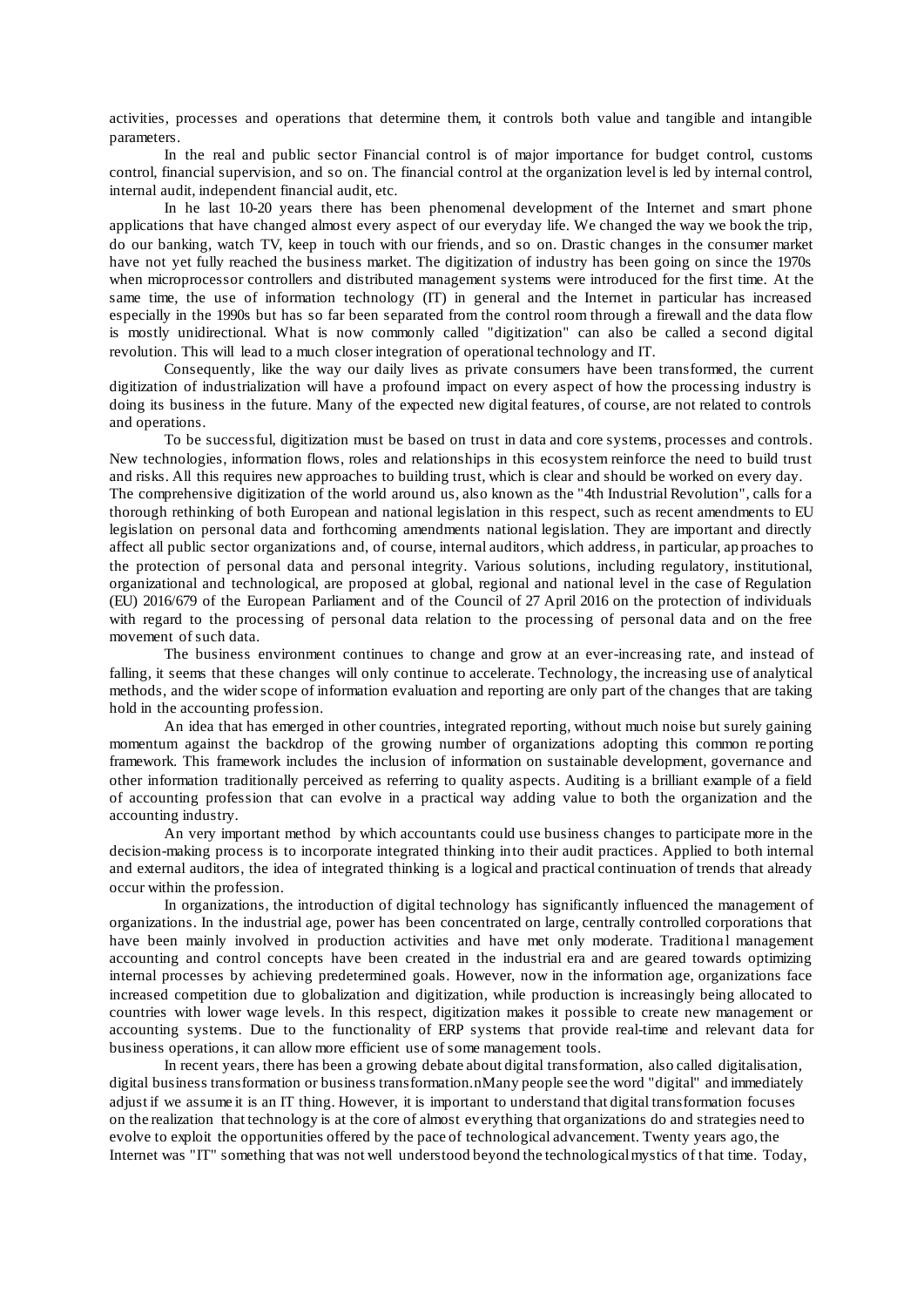the operating models of many of the world's most valuable businesses rely on the Internet and all employees must have the expertise to work.

The transformation imperative arises because there are already three significant changes at the same time: changes in demand, changes in the competitive landscape, and changes in technology.

**From the existing definitions we can assume that digitalization** is a process of converting information on an analog medium (text, audio and video signals, telephone pulses) into a digital form using electronic devices by the method a scan that encompasses the processes of converting analog information to digital. This allows information to be processed, stored and transmitted in a digital environment via computer networks, satellite, Internet, social networks, etc.

In digitization, the information on an analog carrier is converted into a plurality of discrete pixel - pixel - pixel - imageexchangeelement or numerical values using the so - called binary code where the numerical values are represented by two digits 0 and 1.The main objectives of digitization are to preserve analogue information resources and their long-term storage in the form of digital copies, as well as to provide access to these copies through digital devices and networks and to collect them in digital libraries.

Digitization is seen not only as a process of traditional information flows, but also as an env ironment integrating digital resources, services and professionals with the necessary knowledge and skills at the technology level of that environment related to creation, storage, access and more. use, dissemination, security and protection of information.

Technologies related to the digital environment affect every aspect of our society, economy and culture. New media and communication technologies, such as the Internet, can serve as a tool to facilitate access to cultural content and education. They allow for wider dissemination of cultural and creative content, as reproduction and re-use are cheaper and faster.

In 1953 the "digitization" verb was first used, and today "digitization" means the transformation of analogue information in any form (text, pictures, voice, etc.) into digital (digit al) form via electronic devices (scanners, cameras, etc.) so that the information can be processed, stored and transmitted through digital schemes, equipment and networks.

The digital transformation is for reinventing operations. It is about accelerating business models, processes and all sorts of organizational activities to exploit the opportunities offered by different emerging and emerging technologies while addressing changing stakeholder expectations and changing competitive factors. Above all, digital transformation is a changing mindset where leaders challenge status quo and innovation in ways that allow their functions to better respond to the demand of stakeholders and make more effective positive change. We can no longer say how we have done it in the past. It is about how we should do it in order to survive and develop in the future.

The biggest change over the last few decades is the introduction of automated workflows, usually in the form of electronic work papers or systems, and working digitized audit management locations, following the processes in the organization. Many of today's audit management systems offer some interesting features. Digital transformation goes beyond that, creating a new way of thinking.

Looking at control and digitization, we need to know that each of the existing controls, incl. Internal Audit, External Audit / Audit Office and Independent Auditors /, Tax Audit, etc., face many challenges as a result of the digitization of industry and the economy. Generally speaking, control in all its aspects must also be digitized and how much in time, the better. Otherwise, there will be a lag behind the overall digitization process and its efficiency will decrease. Even in some cases, digitized control or audit must overtake the pro cesses of digitization in society and the economy.

In support of the above, in November 2018, the Second International Tax Association Conference on the ,,Future of VAT took place in Bulgaria. Digital Economy ", which was organized by the association IFA Bulgaria, an official branch of the International Tax Association, in cooperation with Faculty of Law in Sofia University ,, Kliment Ohridski ". The participants discussed the hot topics raised by the new realities of digital economy and traditional tax systems in EU countries.

Taxes in the digital era will change. There is a need to create new concepts in the field of direct and indirect taxes to cover companies providing services without having a physical presence in any particular jurisdiction. Digitalization and automation, which facilitates business and brings more value and efficiency, places new responsibilities on EU tax administrations. The pace with which Internet businesses and businesses are developing proves to be a challenge for traditional tax systems that are not adapted to the new realities. According to Agustin Migez-Perez, an employee of the Value Added Tax Department of the European Commission's Directorate-General for Taxation and Customs Union, "Digitization itself is not a problem, the challenge is that the number of transactions has grown and operators can be based on everywhere in the world, and this makes tax collection a really difficult process. Businesses outside Europe and beyond EU control create unfair competition for European companies and we will try to create a level playing field for businesses. "

Sophie Chatel, head of the Tax Settlements Department at Organization for Economic Cooperation and Development /OECD/ Center for Taxation and Administration, presented the organization's position on the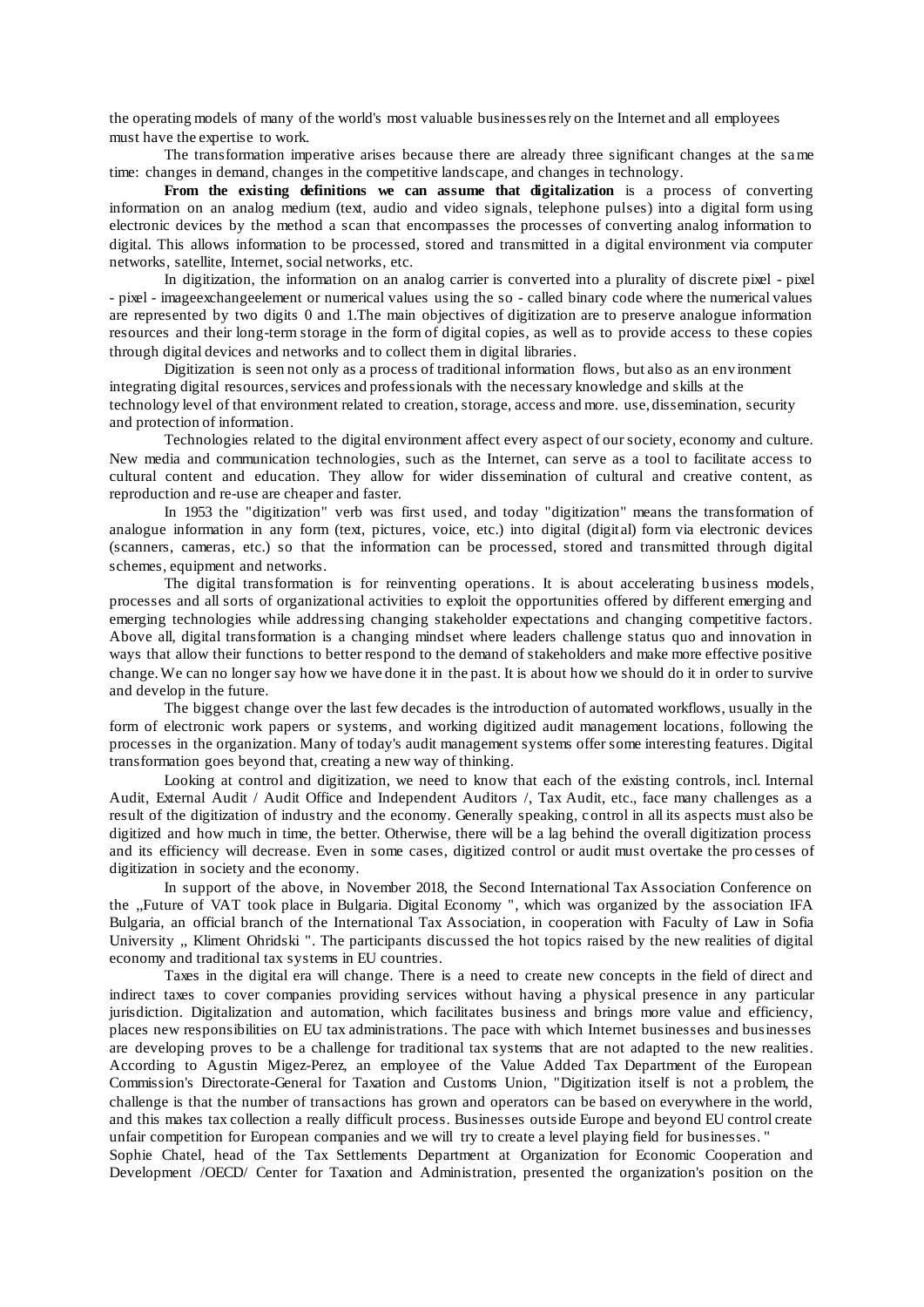digitization of the economy, with the theme of the changes in the tax sphere being on the agenda in all countries where business is automate and digitize and where the current trends for non-existent business boundaries define the new status quo.

When we talk about control and digitization, it is unfortunate to note that Bulgaria, unlike the implementation and development of control, lags behind in digitization in almost all respects, with only good results in internet coverage, although the data from McKinsey, to show that they are far from being needed to turn the country into a leader in Eastern Europe.

Bulgaria is at the bottom or just ahead of Romania in accessing and using a range of digital services among ten EU countries in Central and Eastern Europe, and in public services the difference with most EU countries is several times. / These conclusions are part of the Digital Challengers report of the McKinsey consulting firm, published last year. /10 countries with accelerated digitization have been studied: Bulgaria, Latvia, Lithuania, Poland, Romania, Slovakia, Slovenia, Hungary, Croatia and the Czech Republic for the period ending 2025. McKinsey considers them "digital contenders" show strong growth potential in the "digital economy", competing with the group of relatively small countries with a very high degree of digitization. These are the so-called. "digital leaders" such as Belgium, Denmark, Ireland and others. To reach the "big five" -Germany, France, Italy, Spain and the UK, where the share of the digital economy (6.9% of GDP), while the "leaders" like Sweden (9%).

Examples of lagging behind are the digitization of public services and their use online by residents aged 16 to 64, as well as Eurostat data, only 5% of the population of Bulgaria between 16 and 74 years of age used online banking 7 percent in Romania, 40 percent in Poland, 57 in the Czech Republic, and 61 in Latvia, the average for the region is 39 percent). With 11%, Bulgaria is the last to use online travel and accommodation services, with 12% in Romania and 48% in the Czech Republic. The same for healthcare providers Bulgaria (10%) is penultimate - in Hungary it is 7% and in Slovenia 27%. Only the results for the use of online social and professional networks are near the middle (in 7th place with 50% as in Poland and 66% in Hungary).

A Fourth Industrial Revolution is set to trigger seismic changes and create many new jobs, McKinsey notes. Therefore, preparations to avoid a shock on the labor market should begin immediately. This can happen with the introduction of e-governance, with changes in the education system and incentives for lifelong learning, as well as with digital tools that make the labor market accessible to all.

The Fourth Revolution Tools as an Internet of Things will benefit. Business, for example, needs to introduce more digital tools and use digital solutions to raise new customers and better access to regional and global markets. Legislative and executive authorities should find ways to promote the digitization of the public and private sectors, re-qualification programs and additional qualifications and the ecosystem of start-up companies.

The aforementioned duke is largely confirmed by the results of a digitalization survey in Bulgaria conducted in 2018 by Siemens Bulgaria and the German-Bulgarian Chamber of Commerce. In today's economic conditions and realities, more and more companies are facing new dynamic business models, increasing competition in the market and being forced to seek and develop new strategies for development. Digitization of processes as a whole and later control will play a key role, as digital technologies will be the driving force for success.

The results of the survey clearly show that **digitization is not an unknown concept** for companies in Bulgaria. A significant proportion of the respondents - 42.1% - said they were fully aware of the concept, and **more than half** said they were familiar with it / well aware of it. A clear minority of **participants acknowledge** that they have only a partial understanding of the concept of digitization. None of the respondents said they were completely unaware of the concept.

The results show that Bulgarian companies have a clear vision of what benefits they can expect from the introduction of digital technologies. Higher expectations (89%), improved planning (89%), increased competitiveness (89%), and improved data collection and analysis (88%) are attributed to the optimization of resources (89%). Improved service (86%), higher quality (79%), new business models (76%) and business process transparency (76%) are also among the main motives of business on the road to digital transformation.

**Although digitization is becoming a mandatory part of business in Bulgaria, there is still a long**  way to go. The survey results clearly show that digitization is not an unfamiliar concept for Bulgarian companies. But although most companies in Bulgaria are aware of the potential for digitization to grow an d expand their business, many of them recognize that they do not have a comprehensive digital strategy.

**Digitization is mainly perceived as a way to optimize resources, processes and interactions.** Most companies in Bulgaria see digitalisation as a way to optimize resource use, automate their production, improve their interaction with customers and suppliers, and integrate their processes. At the same time, the business in Bulgaria has no high expectations of increased profits and a reduction of the ecologic al footprint as a result of digitization.

**Digitization does not mean losing jobs, and / or is it, but digital competences will be increasingly sought.** Businesses in Bulgaria do not expect any particular shocks and job losses due to digitization. At the